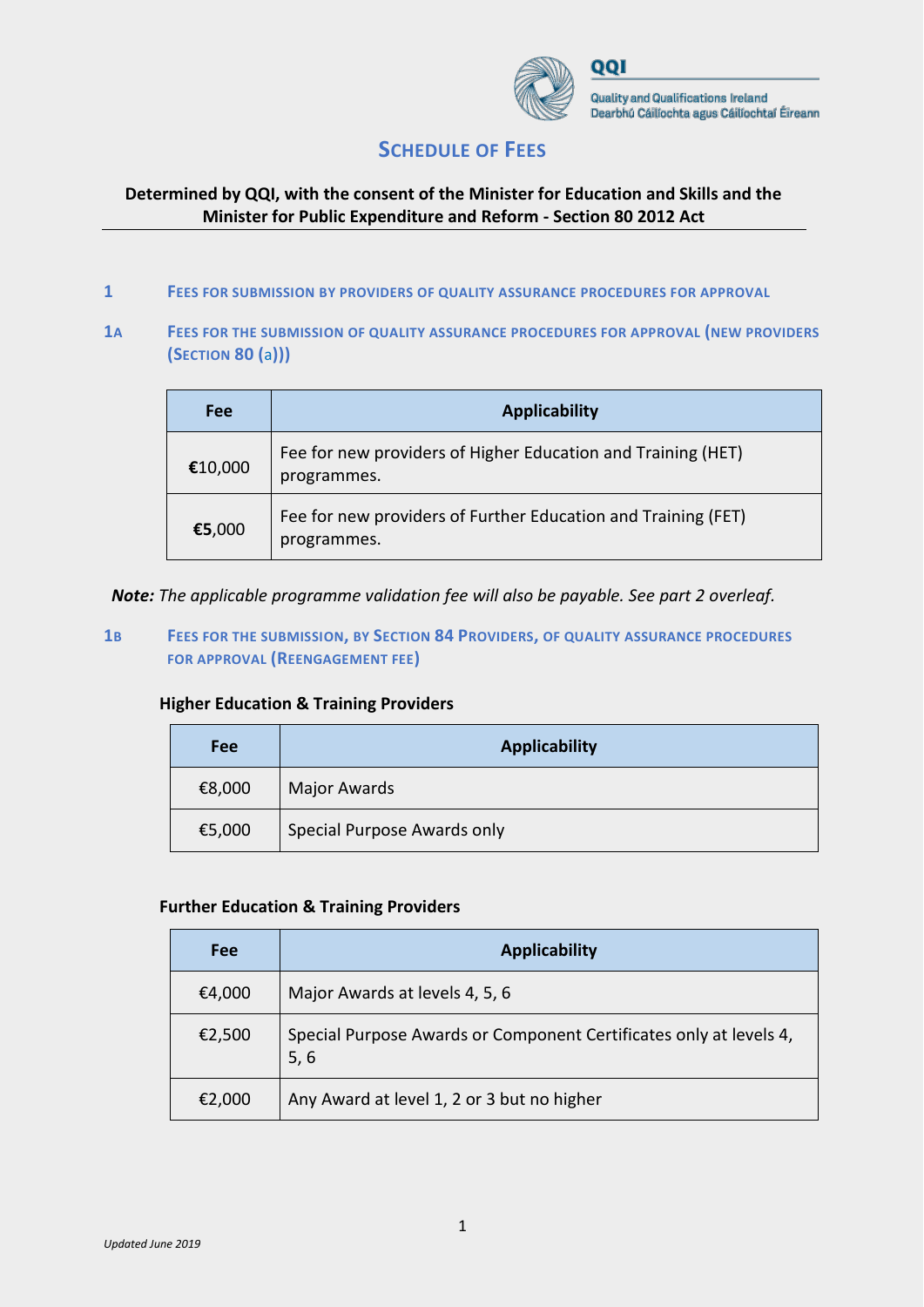

#### **2 FEES FOR PROGRAMME VALIDATION - HIGHER EDUCATION AND TRAINING**

### **2A FEES FOR AN APPLICATION FOR VALIDATION OF A PROGRAMME OF HIGHER EDUCATION AND TRAINING (SECTION 80 (E))**

#### **Standard Validation**

| <b>Fee</b> | Applicability <sup>1</sup>                                                   |
|------------|------------------------------------------------------------------------------|
| €10,000    | Fee for higher education and training programme with<br>60 credits or more   |
| €5,000     | Fee for higher education and training programme with<br>less than 60 credits |

In the case of programmes of higher education and training the standard validation fee (see 2A above) will apply to the programme with the highest number of credits.

The fee for each additional programme included in the submission will be calculated based on €100 per credit, subject to a maximum of €10,000 in respect of each additional programme which has 60 credits or more, and €5,000 in respect of each additional programme with less than 60 credits. (See Appendix 1 for various examples)

### **2B FEE FOR VALIDATION OF A PROGRAMME OF HIGHER EDUCATION AND TRAINING WHERE RESPONSIBILITY FOR ARRANGING AN INDEPENDENT EVALUATION REPORT IS DEVOLVED**

The fee in respect of a application for validation of a programme of higher education and training in this case will be 50% of the standard validation fee.

## **2C FEE FOR VALIDATION OF A PROGRAMME OF HIGHER EDUCATION AND TRAINING LEADING TO A JOINT AWARD**

The fee in respect of the validation of a higher education and training programme leading to a joint award will not be less than 50% of the standard validation fee (see 2A above). In some circumstances, it may equal or exceed the standard fee. This will depend on the circumstances and the complexity involved.

 $\overline{a}$ 

 $1$  Please see Appendix 1 for the application of the validation fees to embedded programmes and the submission of one or more programmes in a single submission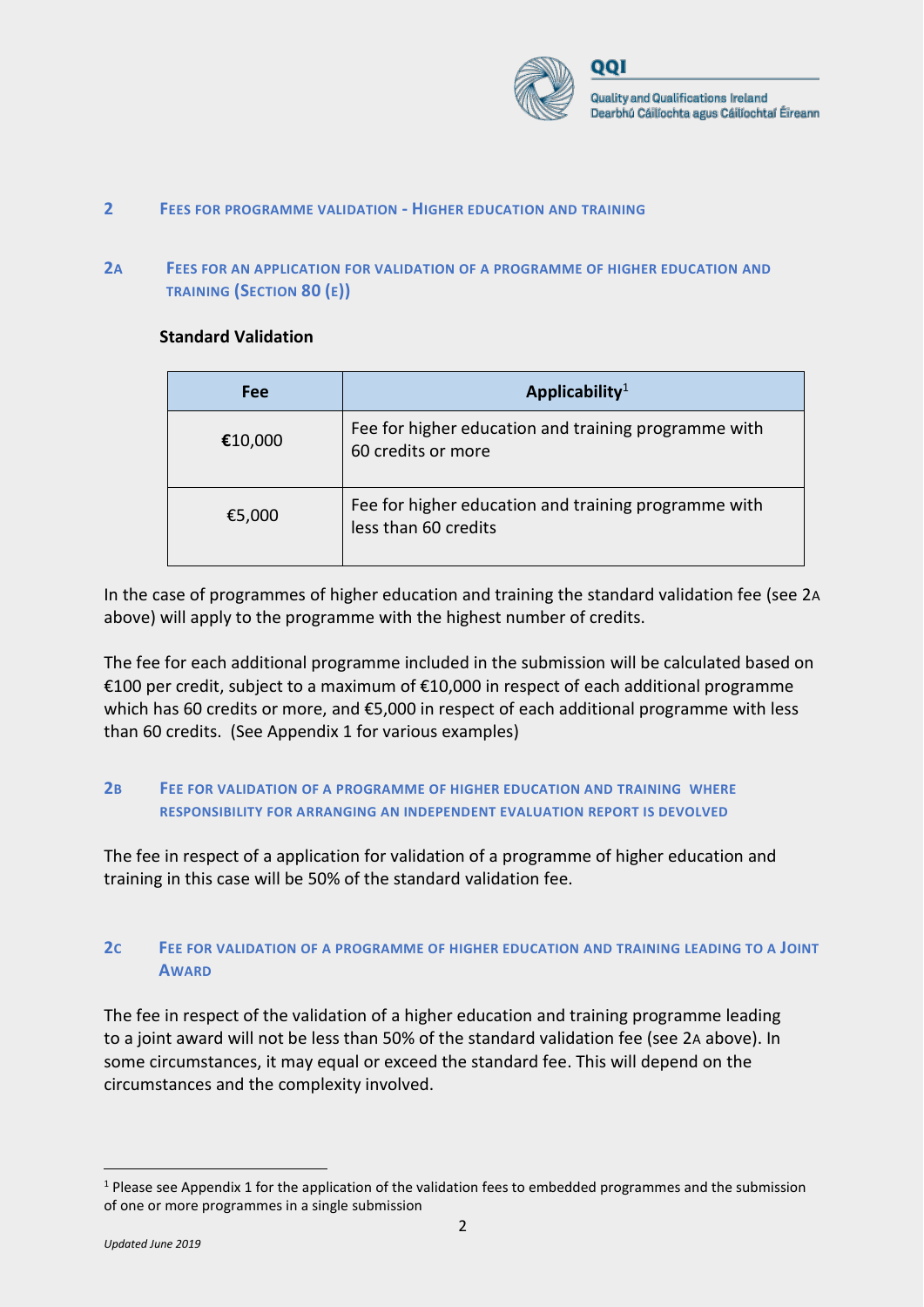

#### **2D FEE FOR OVERSEAS VALIDATION OF HIGHER EDUCATION PROGRAMMES**

All overseas validations will be charged the standard validation fee (see 2A above) plus travel and subsistence for panel members and members of the QQI executive, and other additional costs incurred.

## **2E FEE FOR THE REVALIDATION<sup>2</sup> OF A HIGHER EDUCATION AND TRAINING PROGRAMME (SECTION 80 (F))**

| <b>Fee</b>     | <b>Applicability (Note 1)</b>                                                                                                                                                                 |
|----------------|-----------------------------------------------------------------------------------------------------------------------------------------------------------------------------------------------|
| €1,500 minimum | A charge of €1,500 will apply to the first programme, with<br>an additional fee of €10 per credit for each additional<br>embedded programme, subject to a maximum of €1,500<br>per programme. |

- **Note 1:** This fee is for revalidation conducted following a programme review process managed by the provider in line with terms of reference agreed by QQI.
- **Note 2**: QQI may decide that a new validation is required on the expiry of the validation of a programme, in these cases the standard fee under 2A above applies
- **Note 3**: If the revalidation is conducted by QQI (e.g. where terms of reference for the provider's programme review were not agreed by QQI), the standard validation fee will apply (see 2A above).

#### **2F FEE FOR THE VALIDATION OF AN EMBEDDED PROGRAMME LEADING TO AN EXIT AWARD**

A fee will not apply to the validation of an embedded programme leading to an exit award. The exit award fee concession is only available for major awards. An exit award is available in exceptional and limited circumstances when a learner is not in a position to complete the programme they enrolled on. An exit award programme should not be advertised.

Note that the standard fees apply to applications for the validation of any other kind of embedded programme.

#### **2G FEE FOR THE EXTENSION OF VALIDATION FOR ONE YEAR**

 $\overline{a}$ 

<sup>&</sup>lt;sup>2</sup> Revalidation is validation by QQI of a programme that has emerged or evolved from a programme that had been previously validated by QQI. Revalidation is also required for any programme that is to continue to enrol learners following expiry of the duration of enrolment.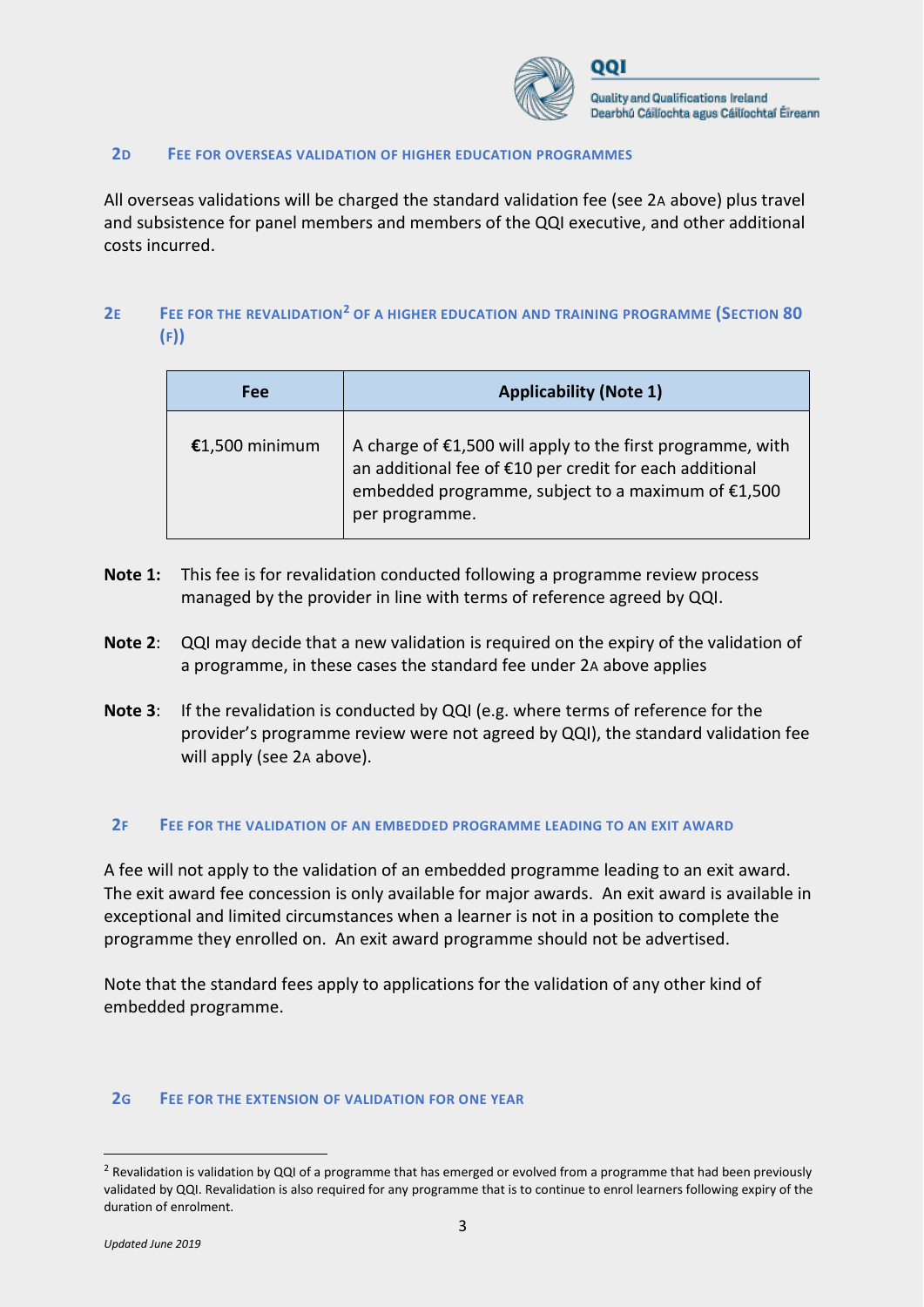

Quality and Qualifications Ireland Dearbhú Cáilíochta agus Cáilíochtaí Éireann

### **1) PROGRAMMES WITH 60 CREDITS OR MORE**

These will be charged at the higher of one fifth of the standard validation fee (see 2A above) or a minimum of €3,000 if the extension is being sought for a single programme with 60 credits or more. Where the extension of validation request is not approved the fee will not be refunded.

### **2) PROGRAMMES WITH LESS THAN 60 CREDITS**

These will be charged at the higher of one fifth of the standard validation fee (see 2A above) or a minimum of €1,000 if the extension is being sought for a single programme with less than 60 credits. Where the extension of validation request is not approved the fee will not be refunded.

#### **2H WITHDRAWAL OF AN APPLICATION FOR VALIDATION**

Applications for the validation of programmes may be withdrawn prior to the start of the independent evaluation stage. A partial refund of fees (up to 50% of the fees received in respect of the application) may be made at this point. Once the independent evaluation stage has started, QQI will normally progress to a determination and publish the independent evaluation report.

## **3 FEES FOR PROGRAMME VALIDATION - FURTHER EDUCATION AND TRAINING PROGRAMMES (THE FEES FOR PROGRAMME VALIDATION FOR FURTHER EDUCATION AND TRAINING ARE UNDER REVIEW)**

### **3A FEES FOR AN APPLICATION FOR VALIDATION OF A FURTHER EDUCATION PROGRAMME (SECTION 80 (E))**

#### **Standard Validation**

| Fee    | <b>Applicability</b>                                                                                          |
|--------|---------------------------------------------------------------------------------------------------------------|
| €2,000 | Fee for a further education and training programme<br>with 50% or more of the credit value of a major award   |
| €1,000 | Fee for a further education and training programme<br>with less than 50% of the credit value of a major award |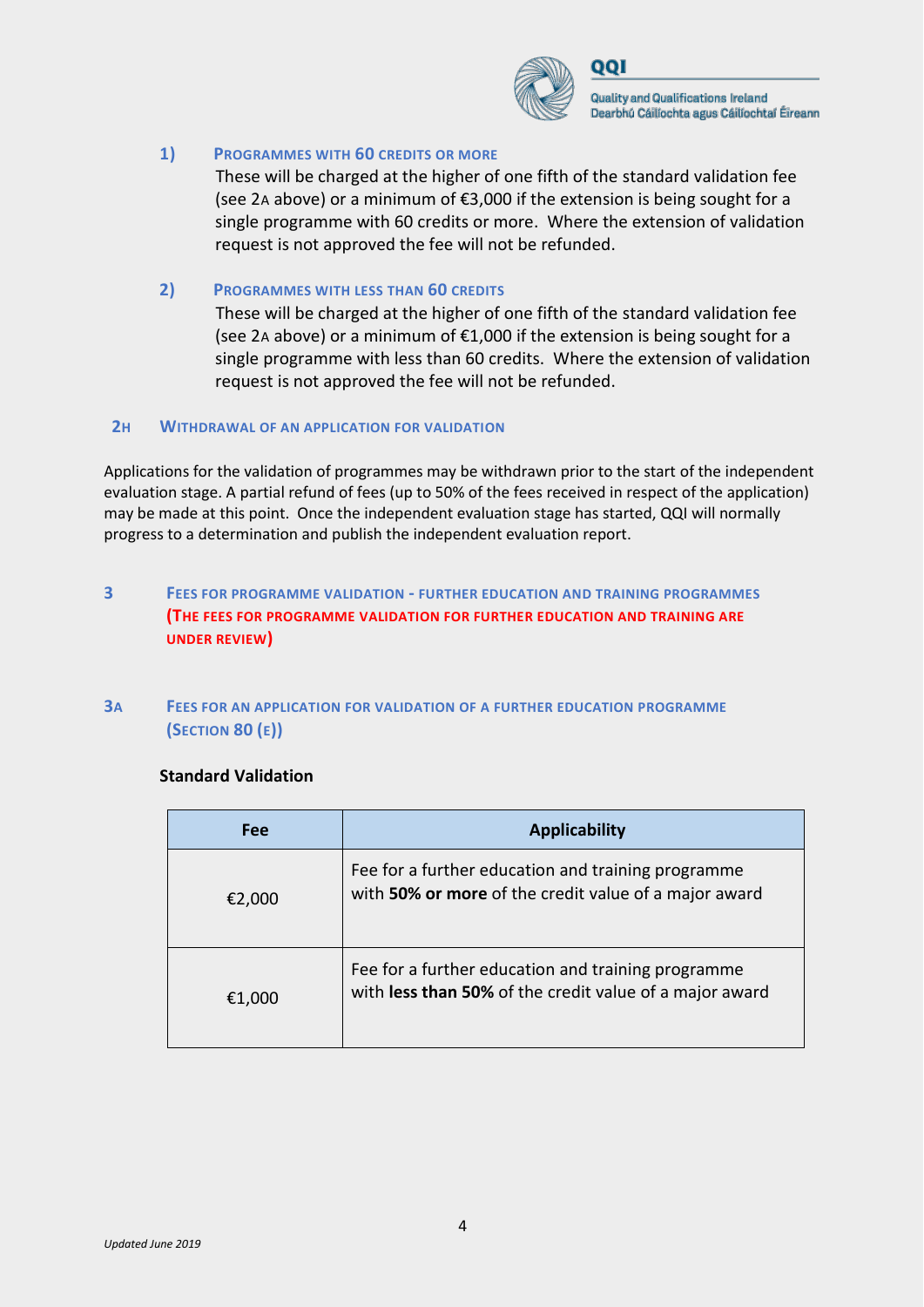

Quality and Qualifications Ireland Dearbhú Cáilíochta agus Cáilíochtaí Éireann

- **4 FEES FOR SUBMISSION OF QUALITY ASSURANCE PROCEDURES FOR APPROVAL AND PROGRAMME VALIDATION – ENGLISH LANGUAGE EDUCATION**
- **4A FEES FOR AN APPLICATION FOR VALIDATION OF AN ENGLISH LANGUAGE PROGRAMME (SECTION 80 (E))**

| Fee    | <b>Applicability</b>                                |
|--------|-----------------------------------------------------|
| €5,000 | International Foundation Year Award - Postgraduate  |
| €1,000 | International Foundation Year Award - Undergraduate |

**4B FEES FOR SUBMISSION OF QUALITY ASSURANCE PROCEDURES FOR APPROVAL IN RESPECT OF THE PROVISION OF THE CERTIFICATE FOR ENGLISH LANGUAGE TEACHING AND AN APPLICATION FOR VALIDATION OF THE PROGRAMME**

| Fee    | <b>Applicability</b>                                                                                                    |
|--------|-------------------------------------------------------------------------------------------------------------------------|
| €5,000 | Approval of Quality Assurance Procedures for the<br>provision of the Certificate in English Language<br>Teaching (CELT) |
| €1,000 | Validation of the Certificate in English Language<br>Teaching (CELT)                                                    |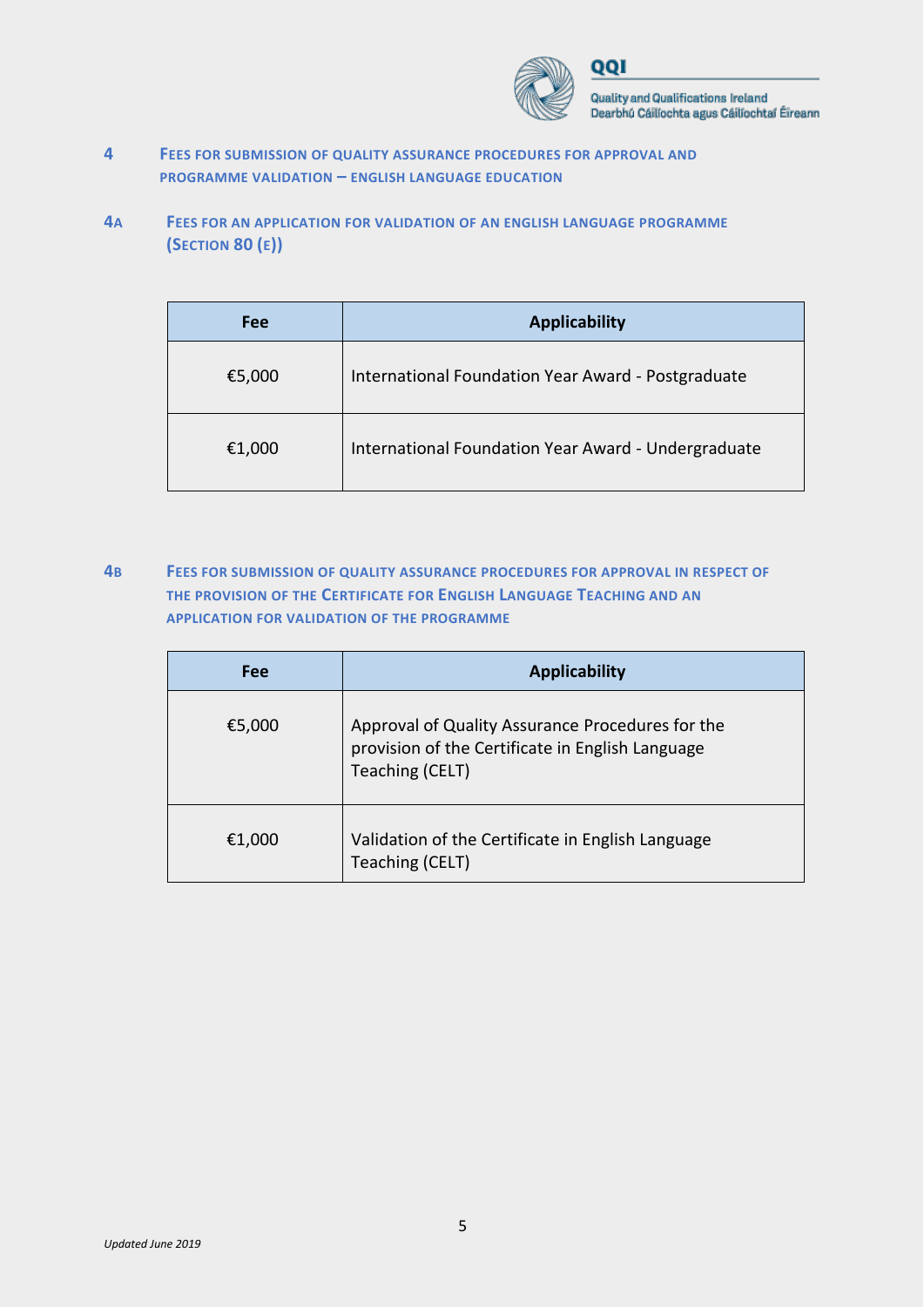

റവ

Quality and Qualifications Ireland Dearbhú Cáilíochta agus Cáilíochtaí Éireann

#### **5 FEES FOR THE MAKING OF AWARDS**

### **5A FEES FOR THE MAKING OF AWARDS BY QQI (SECTION 80 (G))**

| <b>Type of Award</b>                                  | Fee  |
|-------------------------------------------------------|------|
| <b>Major Awards</b>                                   |      |
| <b>Level 1 - 3</b>                                    | €0   |
| Level 4*                                              | €50  |
| Level 5*                                              | €50  |
| Level 6*                                              | €80  |
|                                                       |      |
| <b>Component Awards</b>                               |      |
| <b>Level 1 - 3</b>                                    | € 0  |
| Level 4*                                              | €20  |
| Level 5 & 6*                                          | €20  |
|                                                       |      |
| <b>Special Purpose and Supplemental Awards</b>        |      |
| Level $1 - 3$                                         | € 0  |
| Level 4*                                              | €40  |
| Level 5 & 6*                                          | €40  |
|                                                       |      |
| <b>Higher Certificate</b>                             | €100 |
| <b>Ordinary Bachelor Degree</b>                       | €150 |
| <b>Honours Bachelor Degree</b>                        | €200 |
| <b>Higher Diploma</b>                                 | €200 |
| Post-graduate Diploma                                 | €200 |
| <b>Masters' Degree</b>                                | €200 |
| <b>Doctoral Degree</b>                                | €200 |
| <b>Minor, Special Purpose and Supplemental Awards</b> | € 50 |

**\****Waivers in respect of further education and training award (certification) fees are available to social welfare recipients and/or medical card holders. Providers should have a procedure to verify that a learner satisfies the exemption criteria and should retain this evidence. Waivers also apply to learners at certain centres, i.e. Youthreach and VTOS centres*

#### **5B FEES FOR THE MAKING OF JOINT AWARDS (SECTION 80 (H))**

Fees in respect of the making of joint awards will be not less than 50% of the fee for QQI awards. See Section 5a above. In some circumstances, the fee may equal that of a QQI award. The specific circumstances will be taken into consideration when determining an appropriate fee.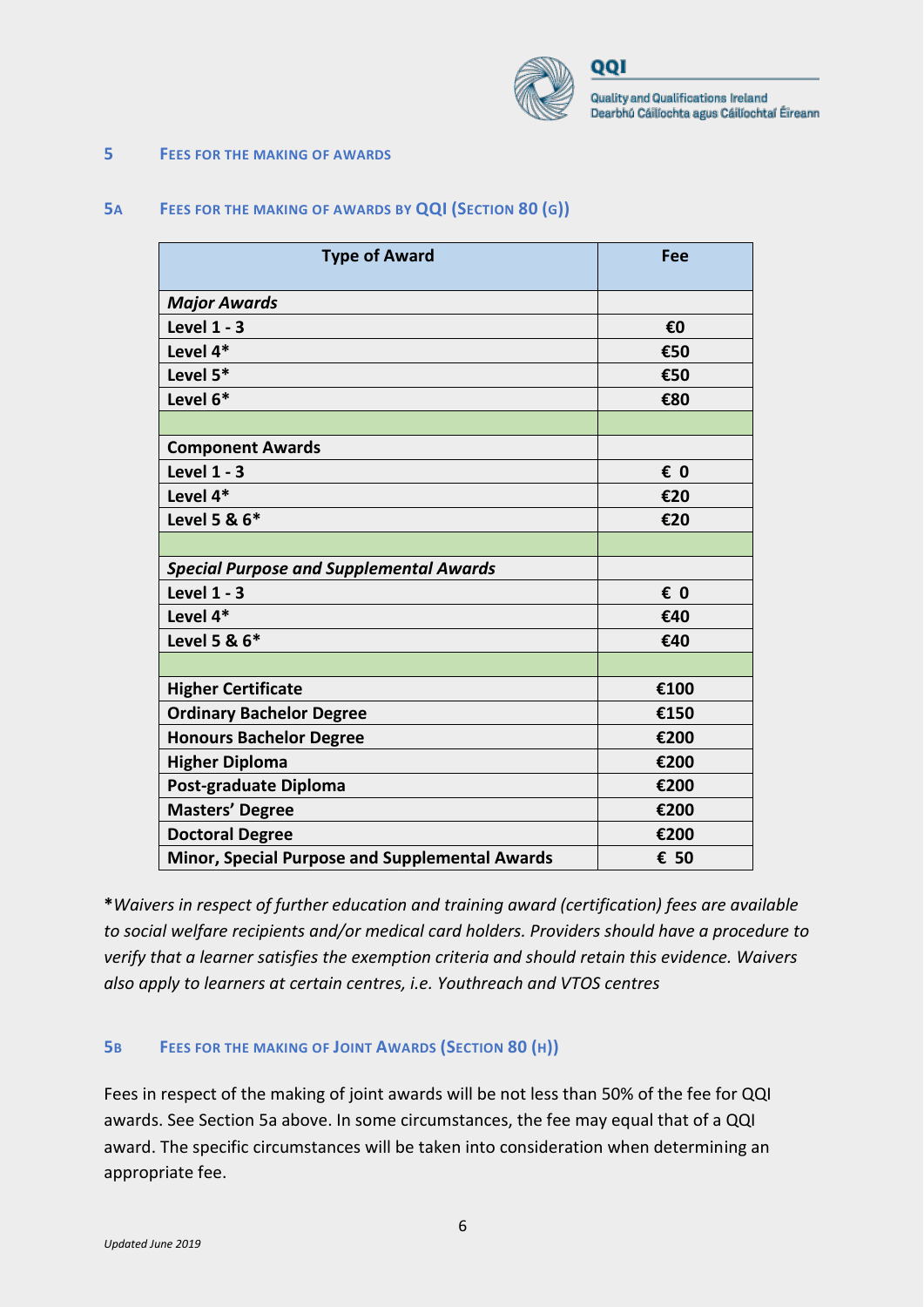

#### **APPENDIX 1**

**APPLICATION OF THE SCHEDULE OF FEES WHERE A SUBMISSION INCLUDES APPLICATIONS FOR THE VALIDATION OF MULTIPLE PROGRAMMES IN A SIMILAR FIELD OF LEARNING**

#### **PROGRAMMES OF HIGHER EDUCATION AND TRAINING**

#### **EXAMPLE A**

#### 2 Major Awards (1 add-on) and 5 Minor Awards

| Award                                                   | <b>Credits/Level</b> | Fee    |
|---------------------------------------------------------|----------------------|--------|
|                                                         |                      | €      |
| <b>Higher Certificate in Business</b>                   | 120/16               | 10,000 |
| Bachelor of Business (Hons) with International Business | 60/18                | 6,000  |
| Certificate in Sales and Marketing                      | 30/16                | 3,000  |
| Certificate in Marketing Management                     | 30/16                | 3,000  |
| Certificate in Business and Entrepreneurship            | 20/16                | 2,000  |
| <b>Certificate in Business Communications</b>           | 20/16                | 2,000  |
| Certificate in Strategic Management                     | 10/ L7               | 1,000  |
| <b>Total Fee</b>                                        |                      | 27,000 |

• €13,500 is the amount due (50% of €27,000) where responsibility for arranging an independent evaluation report is devolved as per 2B above

#### **EXAMPLE B**

#### 2 Major Awards

| Award                                             | Credits/Level | Fee    |
|---------------------------------------------------|---------------|--------|
|                                                   |               | €      |
| Masters in Science in Technology and Business     | 90/19         | 10,000 |
| Postgraduate Diploma in Science in Technology and | 60/19         | 6,000  |
| <b>Business</b>                                   |               |        |
| <b>Total Fee</b>                                  |               | 16,000 |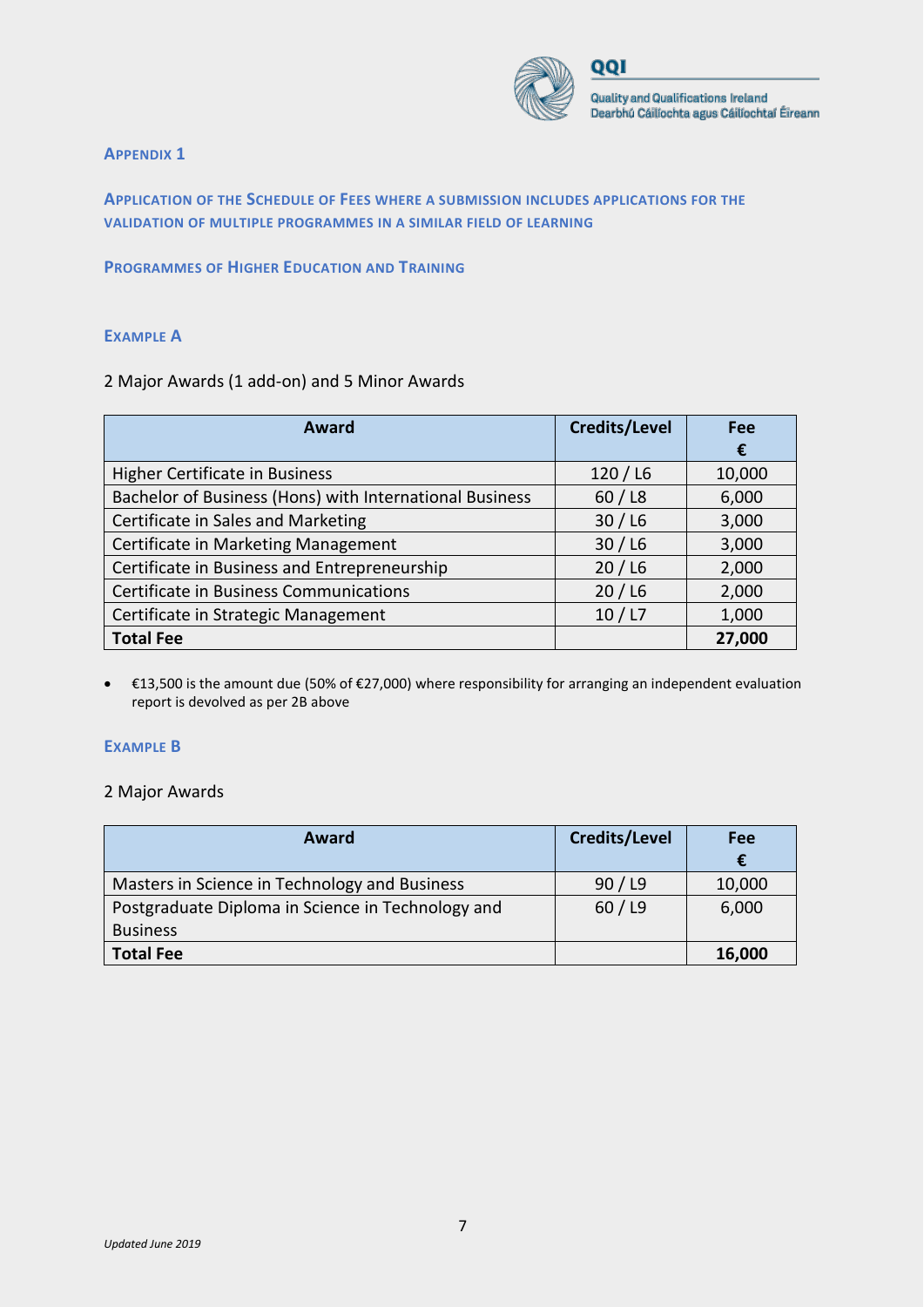

### **EXAMPLE C**

## 1 Major Award and 1 Minor Award

| Award                                | <b>Credits/Level</b> | Fee    |
|--------------------------------------|----------------------|--------|
| <b>Bachelor of Arts in Animation</b> | 180/L7               | 10,000 |
| Certificate in Animation             | 60 / L6              | 6,000  |
| <b>Total Fee</b>                     |                      | 16,000 |

#### **EXAMPLE D**

### 2 Special Purpose Awards

| Award                                      | Credits/Level | Fee   |
|--------------------------------------------|---------------|-------|
| Certificate in Fund Accounting             | 30 / L9       | 5,000 |
| Certificate in Risk and Financial Analysis | 30 / L9       | 3,000 |
| <b>Total Fee</b>                           |               | 8,000 |

#### **EXAMPLE E**

## 3 Major Awards ab-initio and 3 Minor Awards

| Award                          | <b>Credits/Level</b> | Fee        |
|--------------------------------|----------------------|------------|
|                                |                      | $\epsilon$ |
| Bachelor of Science (Honours)  | 240/L8               | 10,000     |
| <b>Bachelor of Science</b>     | 180/L7               | 10,000     |
| Higher Certificate in Science  | 120/L6               | 10,000     |
| Diploma in Science             | 70 (L7)              | 7,000      |
| Certificate in Science         | 30(L6)               | 3,000      |
| Certificate in Science Methods | 30(L6)               | 3,000      |
| <b>Total Fee</b>               |                      | 43,000     |